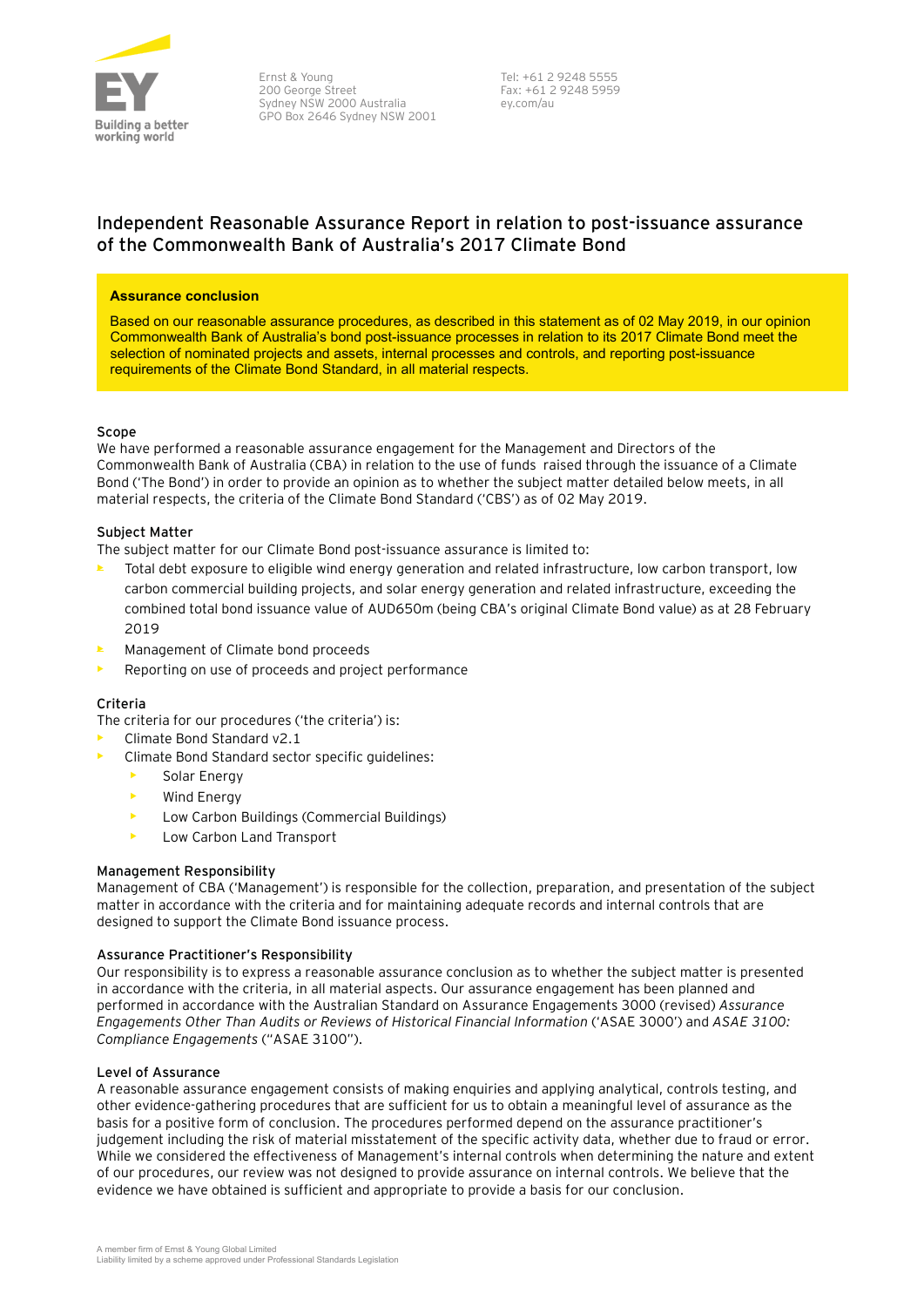

# **Our Approach**

Our assurance procedures performed included, but were not limited to:

- Reviewing any changes to policies and procedures established by CBA related to the issuance of its 2017 Climate Bond;
- Confirming eligibility of any new nominated projects for inclusion in CBA's 2017 Climate Bond
- Interviewing selected business unit and group level personnel to understand key issues related to CBA's policies and procedures;
- Reviewing selected new performance information for all nominated projects, and documentation supporting assertions made in the subject matter;
- Checking the accuracy of calculations performed;
- Confirming internal systems and process were functioning as indicated and obtaining supporting evidence; and
- Obtaining and reviewing evidence to support key assumptions and other data.

# A summary of our assurance procedures is shown in the following Table.

| <b>CBI</b><br><b>Section</b> | Requirement                      | <b>Assurance Procedures</b>                                                                                                                                                                                                                                                                                                                                                                                                                                                                                                                                                            |
|------------------------------|----------------------------------|----------------------------------------------------------------------------------------------------------------------------------------------------------------------------------------------------------------------------------------------------------------------------------------------------------------------------------------------------------------------------------------------------------------------------------------------------------------------------------------------------------------------------------------------------------------------------------------|
| $\overline{4}$               | Project<br>Nomination            | Gained new contract details for any nominated project changes<br>►<br>Received management representation that these are the only changes to nominated projects<br>▶<br>Confirmed that there is a statement on the environmental objectives of the bond<br>▶<br>Gained an understanding of the process for determining if the nominated projects and assets<br>▶<br>met the eligibility criteria<br>Reviewed whether nominated projects and assets were nominated to other Certified Climate<br>▶<br><b>Bonds</b>                                                                       |
| 5                            | Use of<br>Proceeds               | Reviewed internal systems and processes to consider whether all funds received were<br>►<br>allocated against Nominated projects<br>Checked that the net proceeds of the bond were not greater than the total investment in the<br>►<br>nominated projects and assets<br>Confirmed nominal currency of investment in nominated projects and assets<br>▶                                                                                                                                                                                                                                |
| $\epsilon$                   | Non-<br>Contamination            | Reviewed dates of trades for receiving and allocating funds against dates nominated projects<br>►<br>were assigned against the climate bond from internal systems and processes                                                                                                                                                                                                                                                                                                                                                                                                        |
| $\overline{7}$               | Confidentiality                  | Confirmed whether there had been any changes to confidentiality requirements related to<br>Þ.<br>nominated projects<br>$\triangleright$ Checked that disclosures to the market were aligned with the existing confidentiality<br>agreement related to the nominated projects and assets                                                                                                                                                                                                                                                                                                |
| $\boldsymbol{8}$             | Reporting                        | Confirmed whether CBA had reported on the use of proceeds, temporary investment of<br>▶<br>unallocated proceeds, project list, the amounts dispersed and impact of the nominated<br>projects and assets at least annually<br>Reviewed whether CBA had reported quantitative performance measures of the impact of the<br>▶<br>nominated projects and assets, for example energy capacity installed, electricity generated,<br>GHG emissions performance of buildings, number of passengers carried by public transport,<br>number of EVs manufactured or volume of waste water treated |
| 9                            | <b>Climate Bonds</b><br>Taxonomy | Reviewed nominated projects against CBI eligibility criteria, including taxonomy and/or sector<br>▶<br>specific technical criteria                                                                                                                                                                                                                                                                                                                                                                                                                                                     |
| 10                           | <b>Technical</b><br>criteria     | Confirmed whether wind, solar and low carbon transport projects continued to automatically<br>▶<br>comply with the relevant sectoral criteria<br>► Confirmed whether the low carbon buildings assets continued to comply with the low carbon<br>buildings criteria, with reference to NABERs data.                                                                                                                                                                                                                                                                                     |
| 11                           | Project<br>holding               | Reviewed Climate Bond Asset Register to confirm that the debt exposure (drawn) associated<br>▶<br>with Nominated projects and assets was equal to or greater than the principal amount of the<br>Climate Bond                                                                                                                                                                                                                                                                                                                                                                          |
| 12                           | Settlement<br>period             | Reviewed Climate Bond Asset Register to confirm the transfer had occurred inside CBS time<br>▶<br>limits                                                                                                                                                                                                                                                                                                                                                                                                                                                                               |
| 13                           | Earmarking                       | Reviewed internal systems and processes to confirm that an earmarking process is maintained<br>▶<br>to manage and account for funding from bondholders to the nominated projects and assets                                                                                                                                                                                                                                                                                                                                                                                            |